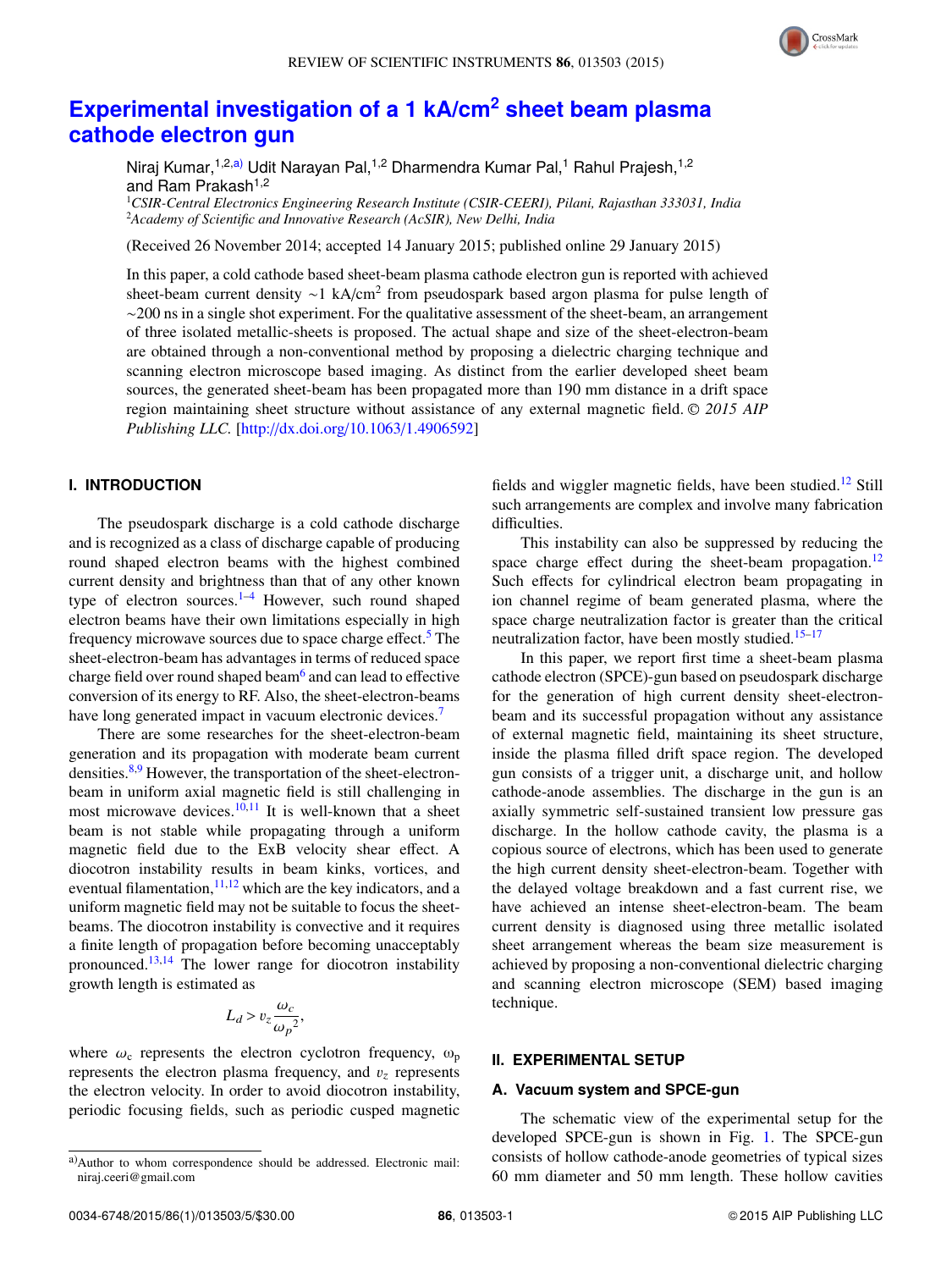

FIG. 1. The schematic view of the experimental setup.

have been isolated by ceramic disc in efficient manner to make arrangement leak tight. There are sheet form apertures in inverted cup structures with dimensions  $7 \text{ mm} \times 1 \text{ mm}$ of equal sizes on cathode and anode surfaces which are separated by 3 mm distance and facing each other. To provide seed-electrons inside the SPCE-gun, a trigger unit has been developed. In the trigger unit, a ferroelectric cathode has been used as an electron emission source. The used cathode in the trigger system works on the field emission based electron generation, and  $\sim$ 10<sup>9</sup>-10<sup>10</sup> electrons are produced in  $\sim$ 300 ns time for the applied voltage of −1–−3 kV. The amount of the seed-electrons is controlled by varying the applied potential.

The hollow anode assembly has been connected with the drift space region for the sheet-beam characterization which is a circular glass tube (see Fig. 1). Before creating plasma discharge, the developed SPCE-gun along with the drift tube assembly has been evacuated up to base pressure  $~\sim$ 10<sup>-6</sup> Torr with the help of turbo molecular pump (Pfeiffer Model TC 400) and rotary pump (Pfeiffer Model Duo 5M). The chamber is flushed couple of times with argon gas in controlled manner with the help of mass flow meter through connecting gas lines. The chamber has been evacuated again up to the base pressure and has been monitored by the pressure gauge (Pfeiffer Model D-35614). The argon gas pressure has been maintained below the self-breakdown condition required for this gas at fixed inter-electrode gap against an applied voltage. With the appropriate discharge power supply (up to  $-25$  kV), connected in series with 1 MΩ resistor and in parallel with 200 nF capacitor, the plasma discharge has been produced inside the hollow cathode using seed-electrons generated by the trigger source. The discharge in the SPCEgun has been studied for various ranges of applied voltages and corresponding operating pressures. These are typically between 5-20 kV and 250-65 mTorr, respectively.



FIG. 2. Schematic view of the three metallic-sheets.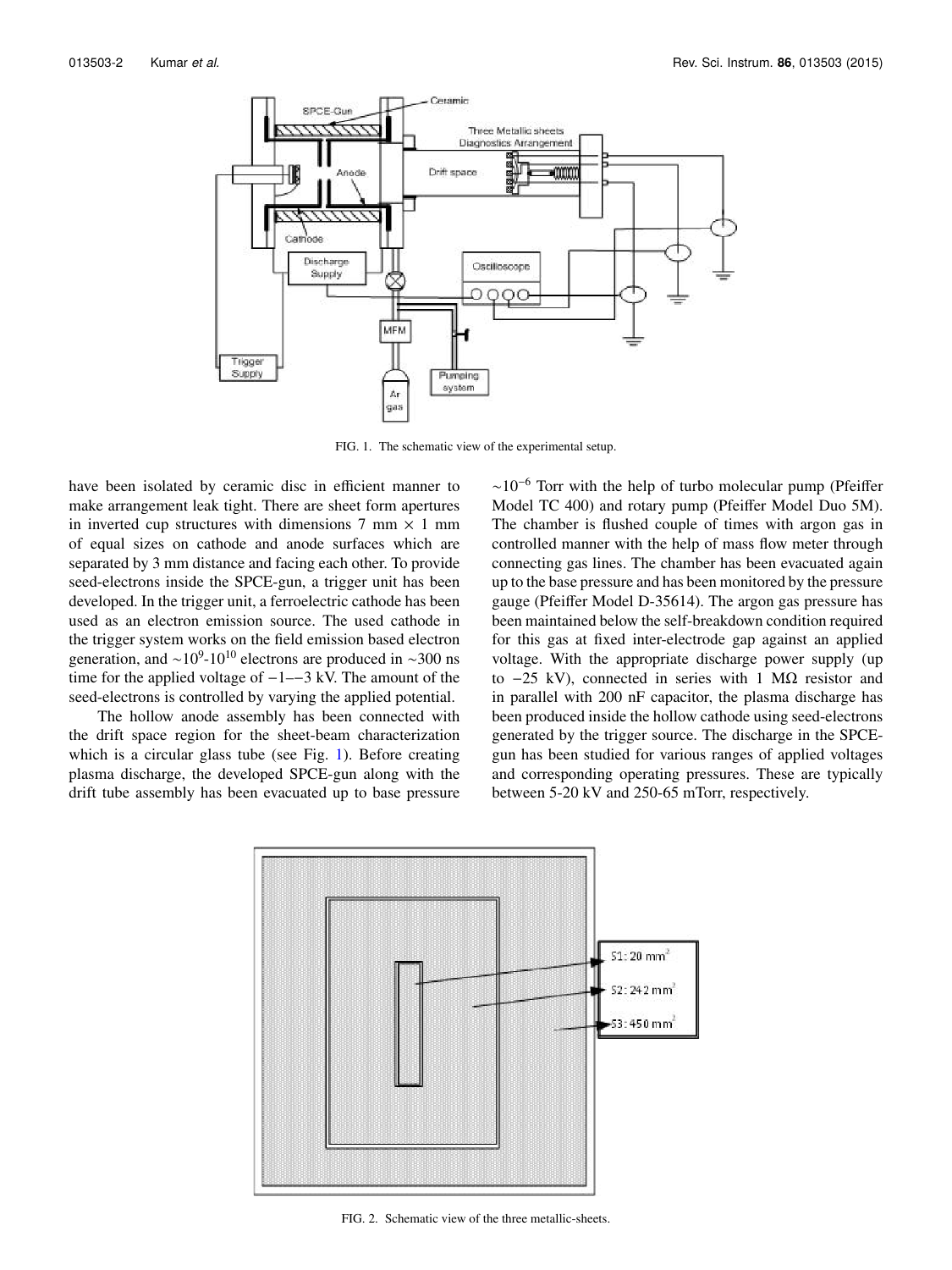#### **B. Sheet-beam diagnostic methods**

The generated sheet-electron-beam has been propagated inside the drift space region where it has been detected and characterized using two different diagnostic methods. In the first method, a simple technique has been developed as focusing and defocusing point estimations inside the drift space region. The technique comprises of three aligned rectangular stainless steel metallic-sheets (S1, S2, and S3 with corresponding areas 20 mm<sup>2</sup>, 242 mm<sup>2</sup>, and 450 mm<sup>2</sup>, respectively) (see Fig. 2), which are mounted on Teflon base and are connected to the axial motion feedthrough. These sheets are facing anode aperture and are separated by 0.25 mm for their isolation. The rectangular metallic sheets are connected with insulated ports and wires passing through three calibrated current transformers (CTs) (Model 110, Pearson Current Monitor). The currents corresponding to the sheetelectron-beam, collected by the three rectangular sheets, have been measured using oscilloscope (Tektronix DPO 4054).

Another diagnostic technique based on dielectric charging and the SEM based imaging has been developed. The technique is able to provide the exact shape and size estimations of the sheet-electron-beam. In this technique, a dielectric surface of 1  $\mu$ m SiO<sub>2</sub> layer is grown thermally on a rectangular sample of silicon substrate  $(28 \text{ mm} \times 20 \text{ mm})$ , which has been mounted separately on a Teflon base and connected to the axial motion feedthrough inside the drift space region (see Fig. 1). The substrate is facing always anode aperture. The samples before and after the sheet-electron bombardment have been analyzed using SEM based imaging technique (JEOL, JSM 6390LV).

#### **III. RESULTS AND DISCUSSION**

A typical V-I characteristic of the developed SPCE-gun at applied voltage 20 kV and working argon pressure 10 Pa is shown in Fig. 3. This figure also shows dI/dV curve that has been obtained from the V-I characteristic and clearly depicts two distinct phases of the electron beam currents occurring at two different times during the discharge. In the hollow cathode phase, the obtained beam current is ∼35 A with beam energy



FIG. 3. V-I characteristics of the developed SPCE-gun at 20 kV applied voltage and Ar gas pressure 10 Pa. The total beam current profile is the sum of currents collected by all the three metallic-sheets S1, S2, and S3.

∼15 keV whereas in conducting phase, these are ∼483 A and ∼3.9 keV, respectively.

These current phases are part of the plasma discharge. In fact, the applied potential between the hollow cathode-anode geometries increases due to the presence of energetic seedelectrons and the working pressure that has been kept below the self-breakdown potential. These seed-electrons lead to the collisions and ionization with the gas atom, and this process results into the formation of plasma inside the hollow cathode. During the hollow cathode discharge, the electrons get trapped in the large dynamic sheath fields inside the hollow cavity and make oscillations. $18$  The electrons lose their maximum energy in ionization and excitations and finally diffuse through the aperture during the hollow cathode phase.<sup>19</sup> The electron density increases during the hollow cathode phase which later forms the conductive phase of the beam.

The energetic component of the sheet-electron-beam is formed during the hollow-cathode phase whereas the low energy beam component is formed when the applied voltages get collapsed due to conductive channel formation between the hollow cathode-anode and are responsible for these distinct phases observation in the beam generation (see Fig. 3).



FIG. 4. Sheet beam analysis on the innermost sheet  $(S1: 20 \text{ mm}^2)$ ; (a) current density for  $z = 190$  mm at different applied gap voltages and (b) percentage current density for applied voltage 17 kV at different drift space locations.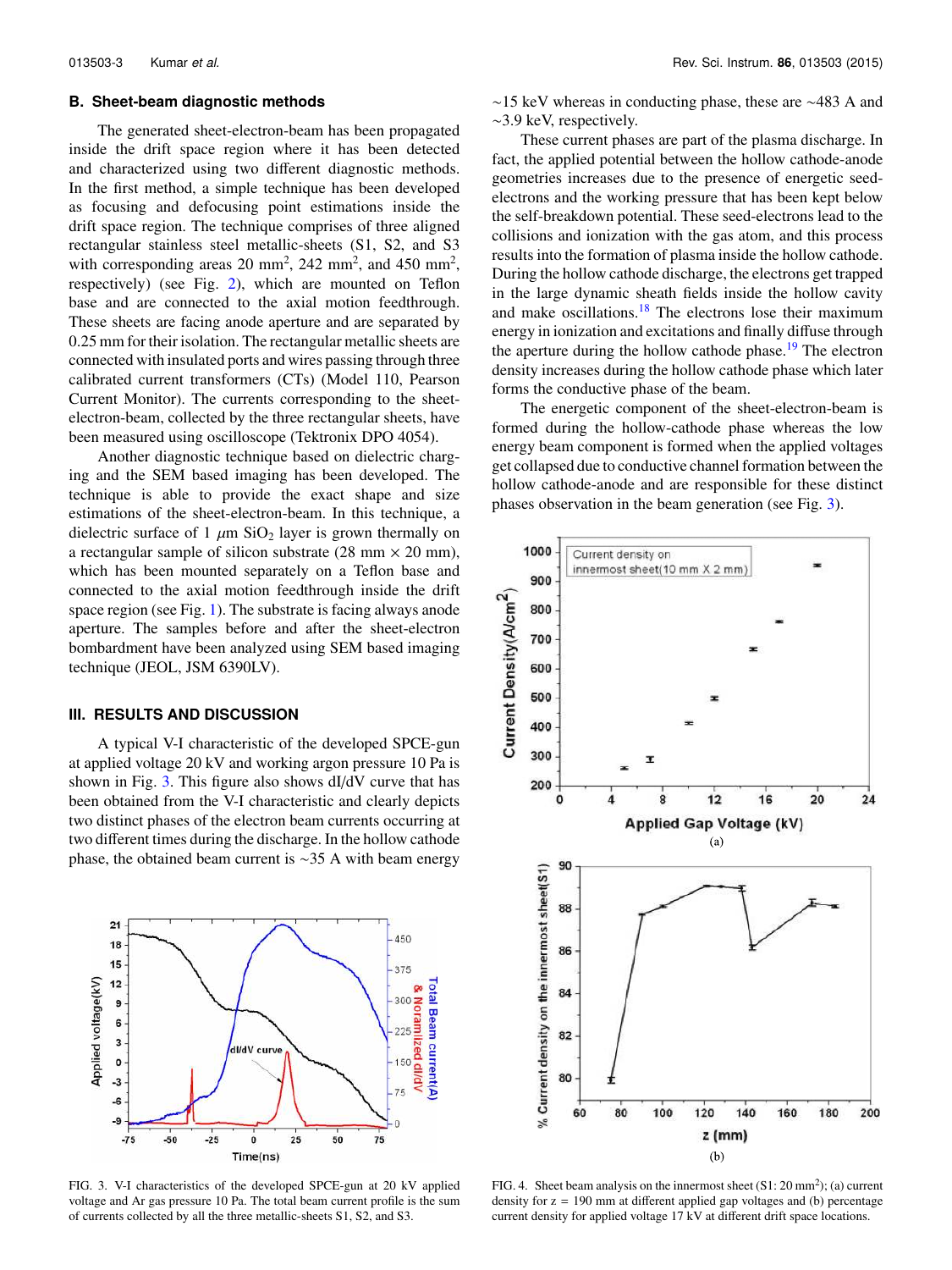For the efficient sheet-beam generation from the developed source, the trigger position  $β$  (i.e., distance between cathode aperture and trigger surface) has also been optimized at different non-self-breakdown pressures of argon gas by keeping the other parameters constant. The optimized  $β$  is found to be 8 mm and 10 mm for the applied voltages 17 kV and 20 kV, respectively. For the estimation of the focusing and defocusing points of the beam, the beam current density has been estimated on the innermost sheet  $S1(20)$  mm<sup>2</sup>) at the optimized trigger positions. Fig.  $4(a)$  shows the beam current density at  $z = 190$  mm (i.e., the distance from the cathode aperture) and at different applied gap voltages in the drift space region whereas Fig.  $4(b)$  shows the percentage current density on the innermost collector sheet with respect to the total sheet-beam current density at different locations keeping applied gap voltage ∼17 kV.

Figure  $4(a)$  clearly shows the increasing trend of the beam current density with the increase in the applied voltage. As the applied voltage increases, the discharge current increases, <sup>16</sup> which subsequently results in to the higher beam current density at higher applied voltages. This is due to the fact that at the higher applied voltages, the positive accelerating field penetrates to the larger extent and creates more and more ionization. This figure further illustrates that the sheet-electronbeam current density ~1 kA/cm<sup>2</sup> has been achieved from this developed SPCE-gun for its maximum applied gap voltage  $\sim$ 20 kV (see Fig. 4(a)). The percentage current density variation on the innermost sheet, as shown in Fig.  $4(b)$ , clearly gives the sheet-beam focusing points inside the drift space region. This figure also says that more than 80% of the total beam current density is concentrated on the inner most sheet S1 and also depicts that at  $z = 120$  mm the beam is more focused than that  $z = 73$  mm. This has helped in identifying the focusing and defocusing locations inside the drift space region. Since there is no external applied magnetic field, this observation further confirms the space-charge neutralization effect when the sheetelectron-beam travels in the ion channel regime on the beam envelop leading to focus the sheet-beam.

The bombardment of the electron-beam on the dielectric surface (i.e.,  $SiO<sub>2</sub>$ ) leads to accumulate the beam electrons. The SEM based images have confirmed the electron-beam in the sheet form. The SEM images of such samples are shown in Figs.  $5(a)$  and  $5(b)$  for fixed applied voltage at two different locations whereas Figs.  $6(a)$  and  $6(b)$  show such images for two different applied voltages at fixed location. These sheet-beam images also clearly depict the deviations in the size of the beam relative to the originating aperture size  $(7 \text{ mm} \times 1 \text{ mm})$ . The found maximum deviation in the sheet-beam is∼22% along the





 $(b)$ 

FIG. 5. SEM image of dielectric collector (a) at  $z = 90$  mm, 17 kV (beam size 6.11 mm  $\times$  0.866 mm) and (b) at z = 143 mm, 17 kV (beam size 7.93 mm  $\times$  1.02 mm).





 $(b)$ 

FIG. 6. SEM image of dielectric collector (a) at  $z = 190$  mm, 10 kV (beam size  $10.12 \text{ mm} \times 1.65 \text{ mm}$ ) and (b) at  $z = 190 \text{ mm}$ ,  $20 \text{ kV}$  (beam size 8.18 mm  $\times$  0.84 mm).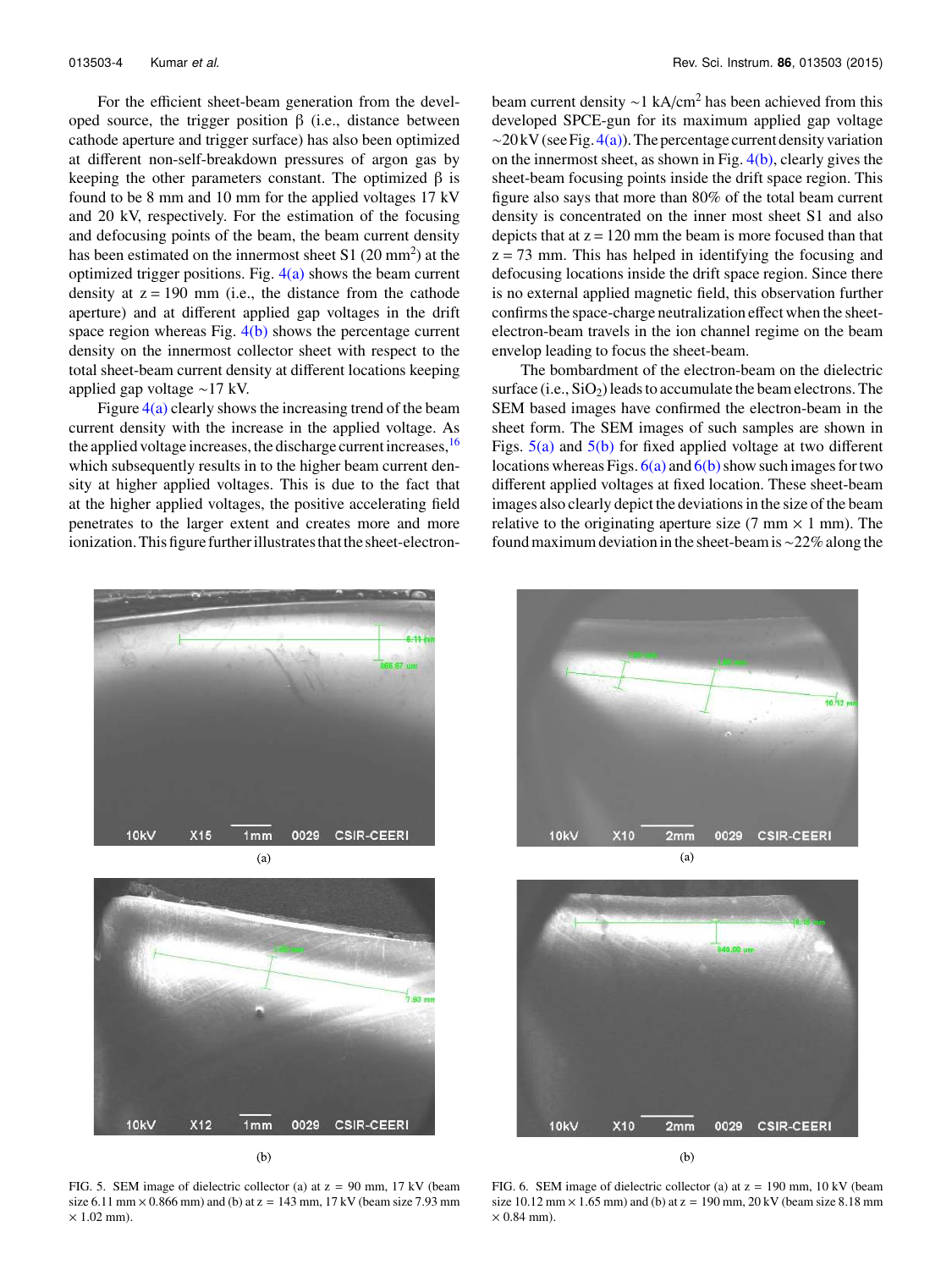longer side and along the shorter side it is ∼19% while propagating 190 mm distance inside the drift space region. These results have also been utilized for the comparative analysis of the beam size under same operating conditions as explained in Figs.  $4(a)$  and  $4(b)$ .

The images shown in Figs.  $5(a)$  and  $5(b)$  confirm that the percentage current density on the innermost sheet at the fixed applied voltage 17 kV is more at  $z = 90$  mm than that of  $z = 143$  mm (i.e., due to reduced beam area), and the same has been clearly depicted in Fig.  $4(b)$ . Moreover, Figs.  $6(a)$  and  $6(b)$  confirm the similar behavior of the beam compression (i.e., again due to reduced beam area) with respect to higher applied voltages as shown in Fig.  $4(a)$ . Consequently, a good agreement between two diagnostic methods has been achieved.

#### **IV. CONCLUSIONS**

A sheet-electron-beam with current density ∼1 kA/cm<sup>2</sup> has been successfully generated by developing a trigger based SPCE-gun. The sheet-beam has been propagated more than 190 mm in the drift space region without any assistance of external magnetic field inside the hollow cathode region of the gun. The sheet-beam has been analyzed using three metallic sheet arrangement, and the same has been correlated with the dielectric charging technique. A good agreement is obtained between two analyses. The maximum deviation obtained from the SEM imaging in the sheet-beam is ∼22% along the longer side while along the shorter side it is ∼19% during its 190 mm propagation inside the drift space region.

## **ACKNOWLEDGMENTS**

The authors gratefully acknowledge Dr. Chandra Shekhar, Director, CSIR-CEERI for his kind support and Mr. Prem Kumar, CSIR-CEERI for his technical help in SEM based imaging. The authors also like to thank CSIR for the financial assistance for this work under CSIR Network Project No. PSC0101.

- <sup>1</sup>The Physics Applications of Pseudosparks, NATO ASI Series B, edited by M. A. Gundersen and G. Schaefer (Plenum, New York, 1990), Vol. 219.
- <sup>2</sup>K. Frank and J. Christiansen, IEEE Trans. Plasma Sci. 17, 748 (1989).
- <sup>3</sup>A. W. Cross, H. Yin, W. He, K. Ronald, A. D. R. Phelps, and L. C. Pitchford, J. Phys. D: Appl. Phys. 40, 1953 (2007).
- <sup>4</sup>H. Yin, A. W. Cross, W. He, A. D. R. Phelps, K. Ronald, D. Bowes, and C. W. Robertson, Phys. Plasmas 16, 063105 (2009).
- <sup>5</sup>P. A. Sturrock, J. Electron. Control 7, 162 (1959).
- <sup>6</sup>A. Gokhale, P. Vyas, J. Panikar, Y. Choyal, and K. P. Maheshwari, *Pramana* 58, 67 (2002).
- 7 J. X. Qiu, B. Levush, J. Pasour, A. Katz, C. M. Armstrong, D. R. Whaley, J. Tucek, K. Kreischer, and D. Gallagher, IEEE Microwave Mag. 10, 38 (2009).
- <sup>8</sup>B. D. McVey, M. A. Basten, J. H. Booske, J. Joe, and J. E. Scharer, IEEE Trans. Microwave Theory Tech. 42, 995 (1994).
- <sup>9</sup>X. Zhang, V. L. Granatstein, W. W. Destler, S. W. Bidwell, J. Rodgers, S. Cheng, T. M. Antonsen, B. Levush, and D. J. Radack, IEEE Trans. Plasma Sci. 21, 760 (1993).
- <sup>10</sup>J. Booske and M. Basten, IEEE Trans. Plasma Sci. 27, 134 (1999).
- <sup>11</sup>K. T. Nguyen, J. A. Pasour, T. M. Antonsen, P. B. Larsen, J. J. Petillo, and B. Levush, IEEE Trans. Electron Devices 56, 744 (2009).
- <sup>12</sup>J. H. Booske, B. D. McVey, and T. M. Antonsen, J. Appl. Phys. 73, 4140 (1993).
- <sup>13</sup>H. C. Chen, IEEE Trans. Nucl. Sci. **32**, 2380 (1985).
- <sup>14</sup>R. C. Davidson, H. W. Chan, C. Chan, and S. Lund, Rev. Mod. Phys. 63, 341 (1991).
- <sup>15</sup>D. M. Goebel, Phys. Plasmas 6, 2225 (1999).
- <sup>16</sup>N. Kumar, U. N. Pal, D. K. Verma, J. Prajapati, M. Kumar, B. L. Meena, M. S. Tyagi, and V. Srivastava, J. Infrared, Millimeter, Terahertz Waves 32, 1415 (2011).
- <sup>17</sup>S. K. Karkari, S. Mukherjee, and P. I. John, Rev. Sci. Instrum. 71, 93 (2000).
- <sup>18</sup>A. Anders, S. Anders, and M. A. Gundersen, *Phys. Rev. Lett.* **71**, 364 (1993).
- <sup>19</sup>L. C. Pitchford, J. Appl. Phys. 75, 7227 (1994).